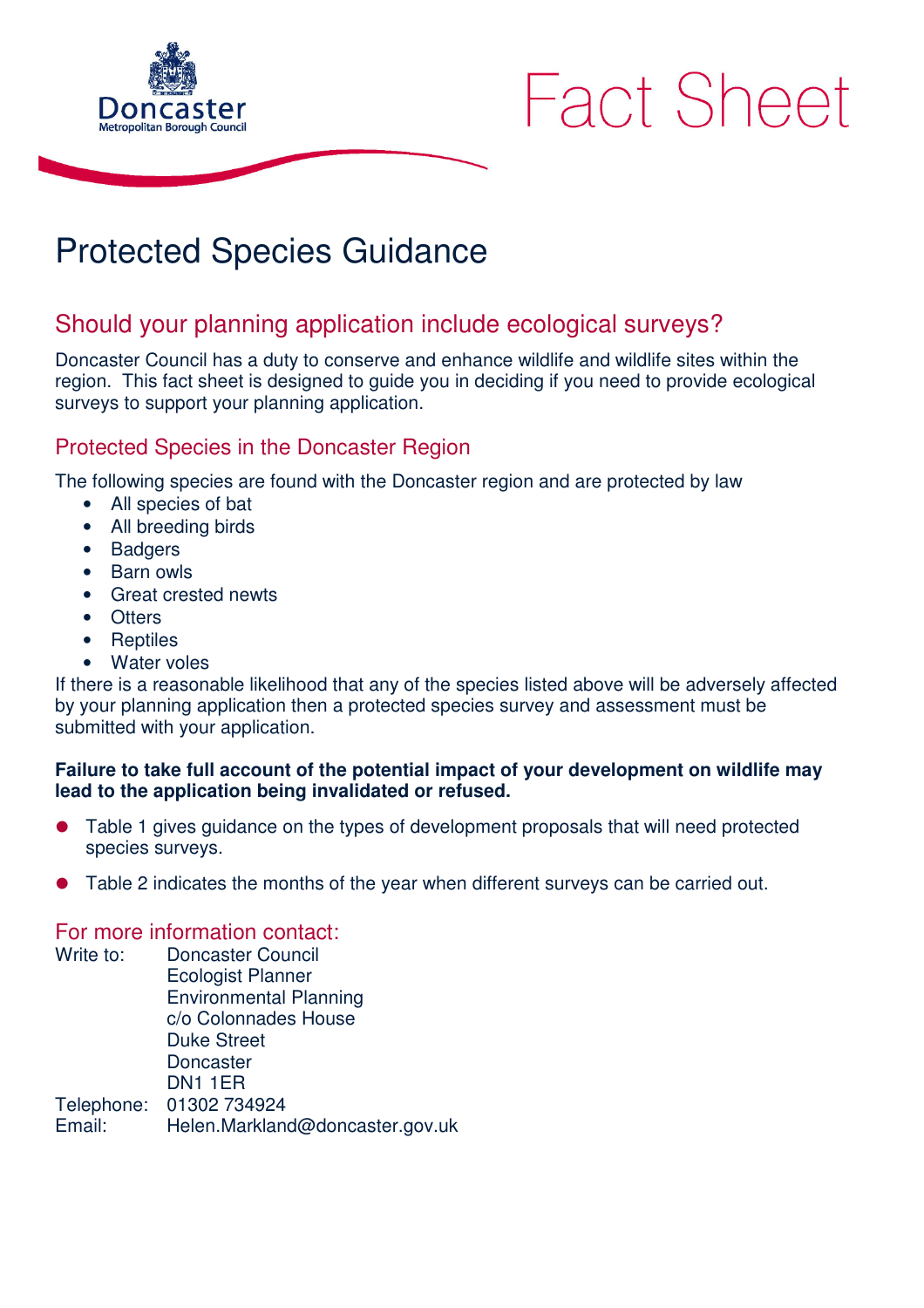## **Table 1: Development proposals that will need protected species surveys**

|                                                                                                                                                                                                                       | <b>Species Likely To Be Affected</b>              |                  |                                 |                           |               |                   |               |         |           |               |
|-----------------------------------------------------------------------------------------------------------------------------------------------------------------------------------------------------------------------|---------------------------------------------------|------------------|---------------------------------|---------------------------|---------------|-------------------|---------------|---------|-----------|---------------|
| <b>Proposals For Development That Will</b>                                                                                                                                                                            | And For Which A Survey Will Be<br><b>Required</b> |                  |                                 |                           |               |                   |               |         |           |               |
| <b>Require a Protected Species Survey</b>                                                                                                                                                                             |                                                   |                  |                                 |                           |               |                   |               |         |           |               |
|                                                                                                                                                                                                                       | <b>Bats</b>                                       | <b>Barn Owls</b> | <b>Breeding</b><br><b>Birds</b> | Great<br>Crested<br>Newts | <b>Otters</b> | <b>Nater vole</b> | <b>Badger</b> | Reptile | Amphibian | <b>Plants</b> |
| Proposed development which includes the modification conversion,<br>demolition or removal of buildings and structures (especially roof voids)<br>involving the following:                                             |                                                   |                  |                                 |                           |               |                   |               |         |           |               |
| all agricultural buildings (e.g. farmhouses and barns)<br>particularly of traditional brick or stone construction and/or with exposed<br>wooden beams greater than 20cm thick;                                        | V                                                 | V                | V                               |                           |               |                   |               |         |           |               |
| all buildings with weather boarding and/or hanging tiles that<br>are within 200m ofwoodland and/or water;                                                                                                             | $\sqrt{}$                                         |                  |                                 |                           |               |                   |               |         |           |               |
| pre-1960 detached buildings and structures within 200m of<br>woodland and/or water:                                                                                                                                   | V                                                 |                  |                                 |                           |               |                   |               |         |           |               |
| pre-1914 buildings within 400m of woodland and/or water                                                                                                                                                               | V                                                 |                  |                                 |                           |               |                   |               |         |           |               |
| pre-1914 buildings with gable ends or slate roofs, regardless of<br>location                                                                                                                                          | $\sqrt{ }$                                        |                  |                                 |                           |               |                   |               |         |           |               |
| all tunnels, mines, kilns, ice-houses, adits, military<br>fortifications, air raid shelters,<br>cellars and similar underground ducts and structures;                                                                 | V                                                 |                  |                                 |                           |               |                   |               |         |           |               |
| all bridge structures, aqueducts and viaducts (especially over<br>water and wet ground)                                                                                                                               | $\sqrt{}$                                         |                  |                                 |                           |               |                   |               |         |           |               |
| Proposals involving lighting of churches and listed buildings or flood<br>lighting of green space within 50m of woodland, water, field hedgerows<br>or lines of trees with obvious connectivity to woodland or water. | $\sqrt{}$                                         | V                | V                               |                           |               |                   |               |         |           |               |
| Proposals affecting woodland, or field hedgerows and/or lines of trees<br>with obvious connectivity to woodland or water bodies.                                                                                      | $\sqrt{}$                                         |                  | $\sqrt{}$                       |                           |               |                   | V             |         |           | V             |
| Proposed tree work (felling or lopping) and/or development affecting:                                                                                                                                                 |                                                   |                  |                                 |                           |               |                   |               |         |           |               |
| old and veteran trees that are older than 100 years;                                                                                                                                                                  | V                                                 |                  | V                               |                           |               |                   |               |         |           |               |
| trees with obvious holes, cracks, cavities                                                                                                                                                                            | $\mathcal{N}$                                     |                  | N                               |                           |               |                   |               |         |           |               |
| trees with girth greater than 1m at chest height                                                                                                                                                                      | N                                                 |                  | N                               |                           |               |                   |               |         |           |               |
| trees with dense ivy covering the trunk                                                                                                                                                                               |                                                   |                  |                                 |                           |               |                   |               |         |           |               |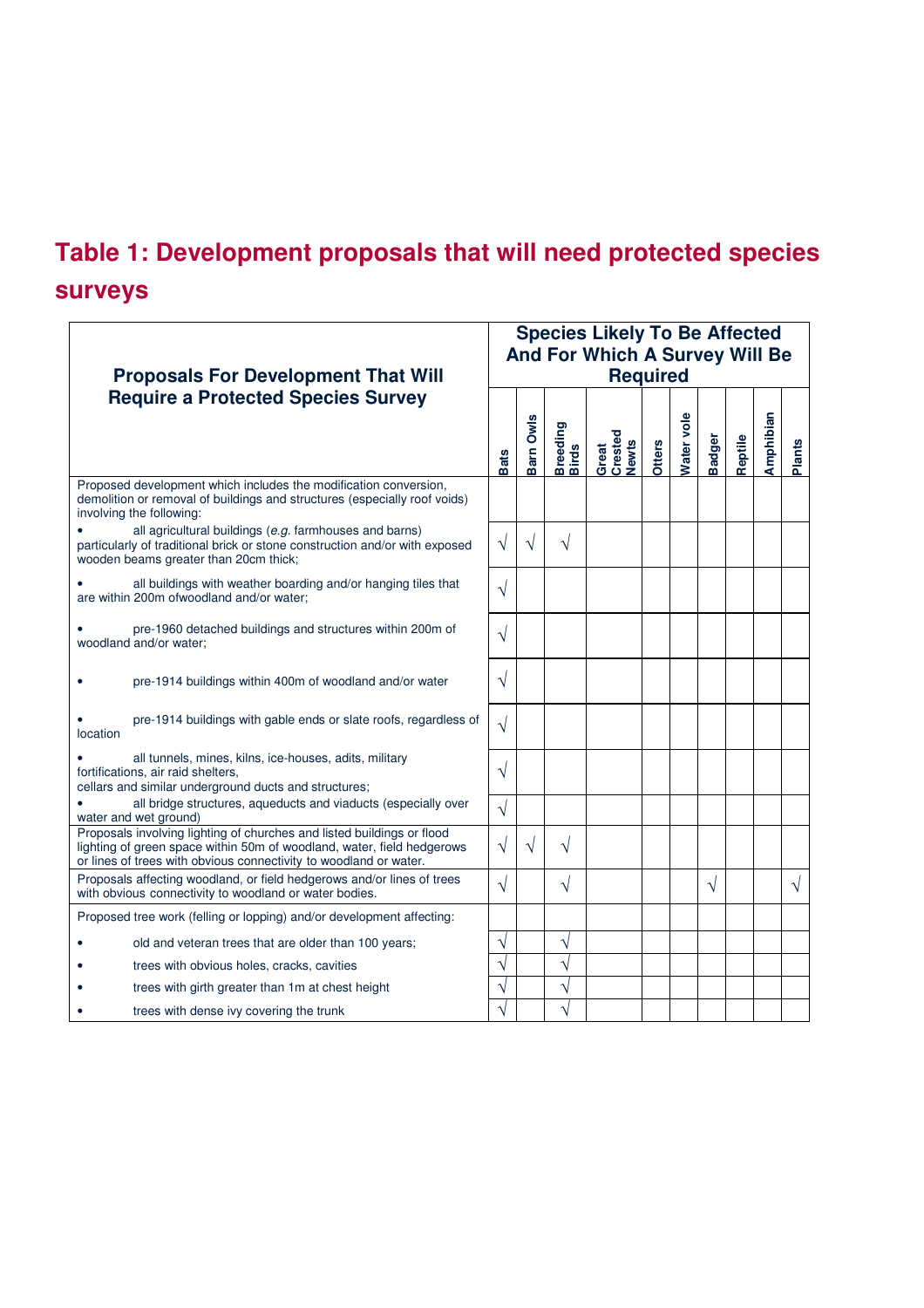|                                                                                                                                                                                                                                                                                                         | <b>Bats</b>   | Owls<br>Barn | Breeding<br><b>Birds</b> | Crester<br><b>Newts</b><br>Great | <b>Otters</b> | Water vole | <b>Badger</b> | Reptile | Amphibian | <b>Plants</b> |
|---------------------------------------------------------------------------------------------------------------------------------------------------------------------------------------------------------------------------------------------------------------------------------------------------------|---------------|--------------|--------------------------|----------------------------------|---------------|------------|---------------|---------|-----------|---------------|
| Proposals affecting gravel pits or quarries and natural cliff faces and rock<br>outcrops with crevices, caves or underground streams.                                                                                                                                                                   | $\mathcal{N}$ |              | $\mathbf{v}$             |                                  |               |            |               | ٦       |           |               |
| Major proposals affecting large areas of agricultural land.                                                                                                                                                                                                                                             |               |              | N                        |                                  |               |            |               |         |           |               |
| Major proposals within 500m of a pond or lake or Minor proposals within<br>200m of pond or lake<br>(Note: A major proposals is one that is more than 10 dwellings or more<br>than 0.5 hectares or for non-residential development is more than<br>1000m <sup>2</sup> floor area or more than 1 hectare) |               |              |                          |                                  |               |            |               |         |           |               |
| Proposals affecting or within 20m of rivers, streams, canals or other<br>aquatic habitats.                                                                                                                                                                                                              |               |              |                          |                                  | ٦             | ٦          |               |         | ٦         |               |
| Proposals affecting or in close proximity to drainage ditches                                                                                                                                                                                                                                           |               |              |                          |                                  |               | $\sqrt{ }$ |               |         |           |               |
| Proposals affecting 'derelict' land (brownfield sites), allotments and<br>railway land.                                                                                                                                                                                                                 |               |              | V                        |                                  |               |            |               |         |           |               |
| Proposed development affecting any buildings, structures, feature or<br>locations where<br>protected species are known to be present **.                                                                                                                                                                | ٦             | ٦            | V                        |                                  |               |            |               |         |           |               |

\*\* Confirmed as present by either a data search (for instance via the Doncaster Local Records Centre) or as notified to the developer by the local planning authority, and/or by Natural England, the Environment Agency or other nature conservation organisation.

#### **Exceptions for When a Full Species Survey and Assessment may not be required**

- a. Following consultation by the applicant at the pre-application stage, the LPA has stated in writing that no protected species surveys and assessments are required.
- b. If it is clear that no protected species are present, despite the guidance in the above table indicating that they are likely, the applicant should provide evidence with the planning application to demonstrate that such species are absent (e.g. this might be in the form of a letter or brief report from a suitably qualified and experienced person, or a relevant local nature conservation organisation).

In some situations, it may be appropriate for an applicant to provide a protected species survey and report for only one or a few of the species shown in the Table above e.g. those that are likely to be affected by a particular activity. Applicants should make clear which species are included in the report and which are not because exceptions apply.